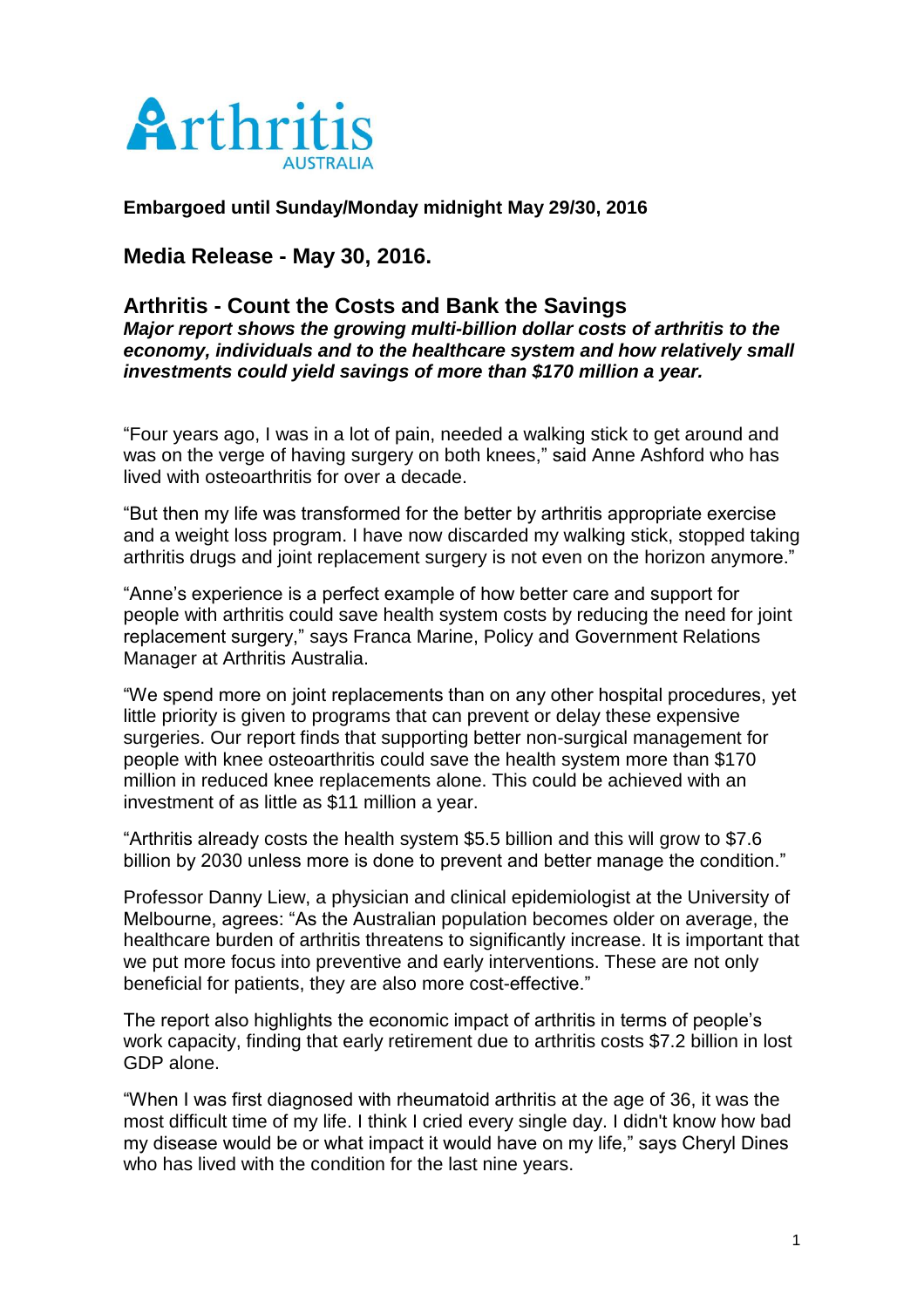"I was working for an international bank, studying law and my career was on track but by 2010, my body wouldn't do what I needed it to do to perform at the level required so I was forced to make the devastating decision to stop work. It has now been 6 years and I am still unable to work due to the high levels of pain and fatigue and the unpredictable nature of my disease. I am now a solicitor - who cannot work.

"More support from a specialist nurse would have been fantastic and might have helped me cope better."

"Cheryl is not alone in her experience. The modeling behind the Counting the Cost report has found that 52,000 people aged 15-64 years are unable to work due to their arthritis," said Professor Deborah Schofield, a respected health economist from the University of Sydney.

"This leads to a loss of personal income of \$955 a week, or \$1.8 billion a year nationally rising to \$2.6 billion by 2030. The cost to the government of early retirement due to arthritis is over \$1.1 billion a year in extra welfare payments and lost taxation revenue. Lost GDP due to arthritis-related early retirement was \$7.2 billion in 2015 and this will reach \$9.4 billion a year by 2030."

"These are big numbers but by providing better care and support for people with arthritis, we think they can be reduced', said Ms Marine.

#### **As a first step Arthritis Australia is urging all political parties to commit to**:

- 1) \$11m to support non-surgical management for people with osteoarthritis
- 2) \$3m for specialist nurses to support people with auto-immune and inflammatory forms of arthritis such as rheumatoid arthritis and juvenile **arthritis**
- 3) \$10m a year to boost research funding, including \$1m for research into juvenile arthritis which currently receives very little research funding.

People affected by arthritis are encouraged to join the **SpeakUp4Arthritis** campaign in the lead up to the Federal election [www.speakup4arthritis.org.au](http://www.speakup4arthritis.org.au/) to urge political parties to commit to programs for better care for people with arthritis.

## **Background**

**Counting the cost: the current and future burden of arthritis, is a report** prepared by Professors Deborah Schofield of the University of Sydney and Danny Liew of the Melbourne EpiCentre at the University of Melbourne and their teams for Arthritis Australia.

The report is published in two parts and is available from <http://www.arthritisaustralia.com.au/index.php/reports/counting-the-cost.html>

## **In relation to the health system, the report shows that:**

 Nearly 4 million Australians currently live with arthritis; this will rise to 5.4 million by 2030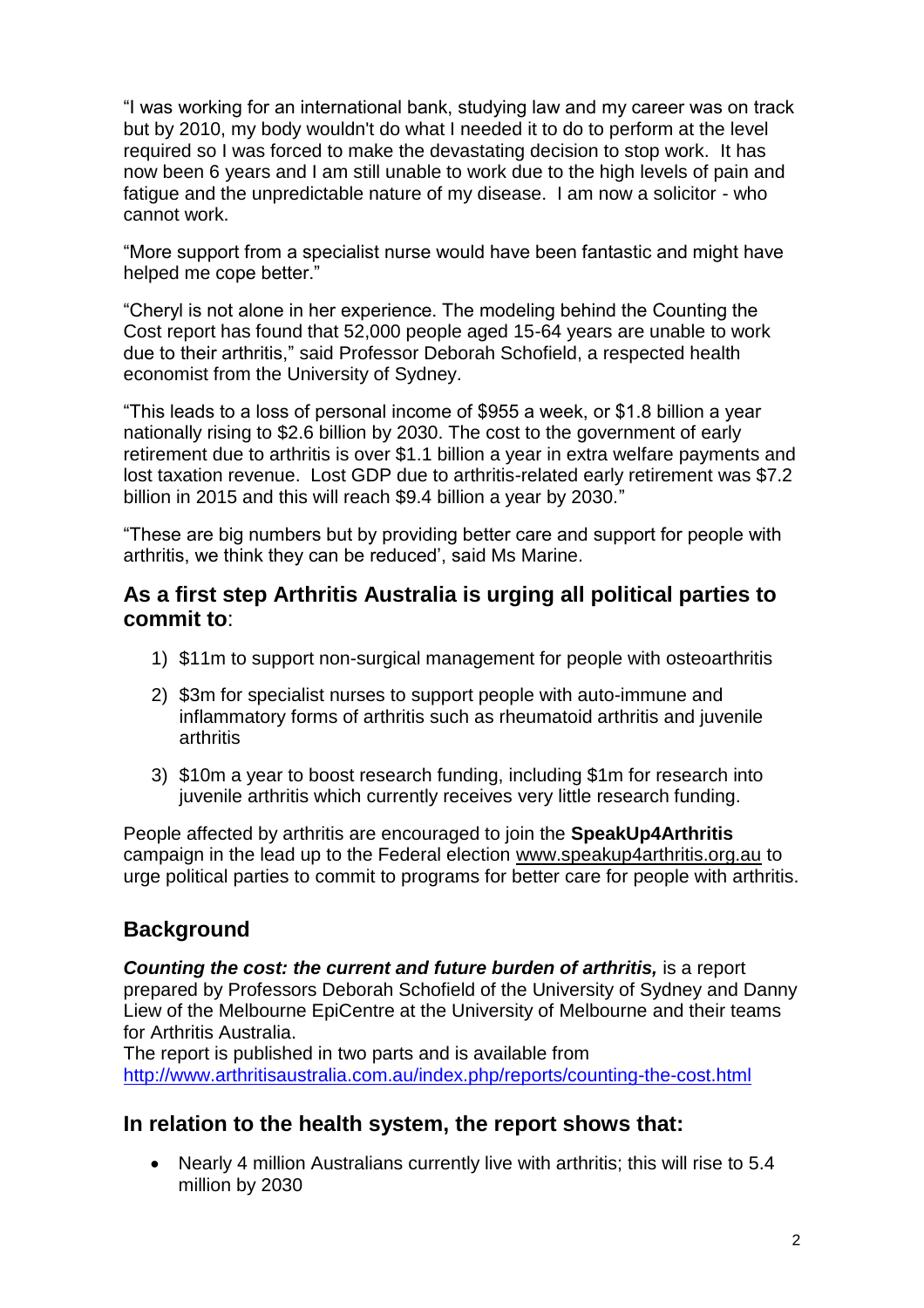- Arthritis costs the health system \$5.5 billion in 2015 and this will grow to \$7.6 billion by 2030 unless more is done to prevent and better manage the condition
- Programs to support better care for people with arthritis could save the health system \$170 million a year by reducing the need for joint replacement surgery. This is important because we spend more on joint replacements than on any other hospital procedures, yet little priority is given to programs that can prevent or delay these expensive procedures
	- o Modelling shows that supporting non-surgical management for people with knee osteoarthritis can substantially reduce demand for expensive knee replacements, saving \$170 million a year within 12 months. This saving is projected to grow to \$234 million a year by 2030.

#### **In relation to productivity, the report shows**

- 52,000 people (aged 15-64 years) are unable to work due to their arthritis. This leads to a loss of personal income of \$955 a week, or \$1.8 billion a year nationally. By 2030, lost personal income due to arthritis related early retirement is projected to reach \$2.6 billion. The cost to the government of early retirement due to arthritis is also substantial, at over \$1.1 billion a year in extra welfare payments and lost taxation revenue, rising to nearly \$1.5 billion by 2030
- Lost GDP due to arthritis-related early retirement was \$7.4 billion in 2015 and this will reach \$9.4 billion a year by 2030.

Arthritis is one of the most common, costly and disabling chronic conditions in Australia, but the personal, social, and economic costs of the condition are poorly recognised. There is also a mistaken perception that arthritis is an inevitable part of ageing and nothing can be done about it. As a result programs to support people living with arthritis do not receive the priority they deserve. Governments need to do much more to address the burden and cost of arthritis.

## **Acknowledgement**

The research reported in *Counting the Cost: the current and future burden of arthritis* was made possible by an unrestricted grant from The Medicines Australia Community Chest to Arthritis Australia. The Community Chest supporters are AbbVie Pty Ltd, AstraZeneca Pty Ltd, Eli Lilly Australia Pty Ltd, Janssen-Cilag Pty Ltd, Pfizer Australia Pty Ltd, and Roche Products Pty Ltd.

# **About Arthritis Australia**

Arthritis Australia is the peak arthritis organisation in Australia and is supported by affiliate offices in the ACT, New South Wales, Northern Territory, Queensland, South Australia, Tasmania and Western Australia.

Arthritis Australia provides support and information to people with arthritis as well as their families and friends. The organisation promotes awareness of the